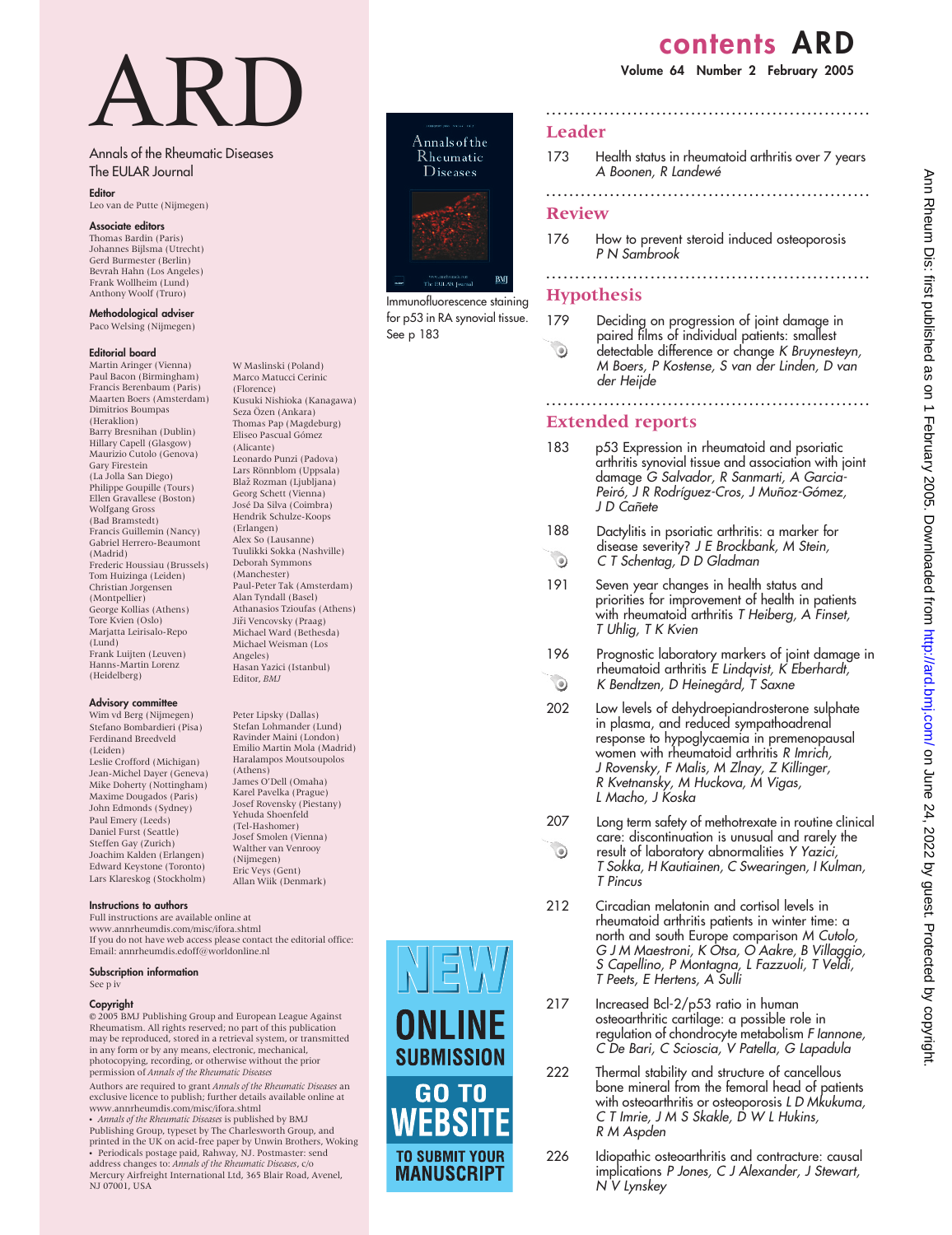# contents ARD Volume 64 Number 2 February 2005

- 229 Two year maintenance of efficacy and safety of infliximab in the treatment of ankylosing
- $\odot$ spondylitis J Braun, J Brandt, J Listing, A Zink, R Alten, G Burmester, E Gromnica-Ihle, H Kellner, M Schneider, H Sörensen, H Zeidler, J Sieper
- 235 No evidence for involvement of the Toll-like receptor 4 (TLR4) A896G and CD14- C260T polymorphisms in susceptibility to ankylosing spondylitis M van der Paardt, J B A Crusius, M H M T de Koning, S A Morré, R J van de Stadt, B A C Dijkmans, A S Peña, I E van der Horst-Bruinsma
- 239 First clinical evaluation of sagittal laser optical tomography for detection of  $\begin{picture}(220,20) \put(0,0){\line(1,0){10}} \put(15,0){\line(1,0){10}} \put(15,0){\line(1,0){10}} \put(15,0){\line(1,0){10}} \put(15,0){\line(1,0){10}} \put(15,0){\line(1,0){10}} \put(15,0){\line(1,0){10}} \put(15,0){\line(1,0){10}} \put(15,0){\line(1,0){10}} \put(15,0){\line(1,0){10}} \put(15,0){\line(1,0){10}} \put(15,0){\line($ synovitis in arthritic finger joints A K Scheel, M Backhaus, A D Klose, B Moa-Anderson, U J Netz, K-G A Hermann, J Beuthan, G A Müller, G R Burmester, A H Hielscher
- 246 Results from a nationwide postmarketing cohort study of patients in Sweden treated  $\odot$ with etanercept N Feltelius, C M Fored, P Blomqvist, L Bertilsson, P Geborek, L T Jacobsson, S Lindblad, J Lysholm, S Rantapää-Dahlqvist, T Saxne, L Klareskog, for the ARTIS group
- 253 Impaired elastic properties of ascending aorta in patients with giant cell arteritis  $\odot$ P N Margos, I E Moyssakis, A G Tzioufas, E Zintzaras, H M Moutsopoulos
- 257 Relative responsiveness of condition specific and generic health status measures in juvenile idiopathic arthritis C Moretti, S Viola, A Pistorio, S Magni-Manzoni, N Ruperto, A Martini, A Ravelli
- 262 Tumour necrosis factor  $\alpha$  blocking agents in refractory adult Still's disease: an observational study of 20 cases B Fautrel, J Sibilia, X Mariette, B Combe, the Club Rhumatismes et Inflammation
- 267 Gout epidemiology: results from the UK General Practice Research Database, 1990–1999 T R Mikuls, J T Farrar, W B Bilker, S Fernandes, H R Schumacher Jr, K G Saag
- 273 The HELLP syndrome in the antiphospholipid syndrome: retrospective study of 16 cases in 15 women D Le Thi Thuong, N Tieulié, N Costedoat, M-R Andreu, B Wechsler, D Vauthier-Brouzes, O Aumaître, J-C Piette
- 279 Chronic non-bacterial osteomyelitis in children H J Girschick, P Raab, S Surbaum, A Trusen, S Kirschner, P Schneider, T Papadopoulos, H K Müller-Hermelink, P E Lipsky
- 286 The often overlooked digital tuft: clues to diagnosis and pathophysiology of neuropathic disease and spondyloarthropathy B M Rothschild, S Behnam
- 
- 291 In vivo cartilage deformation after different types of activity and its dependence on physical training status F Eckstein, B Lemberger, C Gratzke, M Hudelmaier, C Glaser, K-H Englmeier, M Reiser

# Concise reports

296 Open label trial of anakinra in active ankylosing spondylitis over 24 weeks  $\odot$ H Haibel, M Rudwaleit, J Listing, J Sieper

...................................................

- 299 Rheumatoid factor, but not anti-cyclic citrullinated peptide antibodies, is  $\odot$ modulated by infliximab treatment in rheumatoid arthritis L De Rycke, X Verhelst, E Kruithof, F Van den Bosch, I E A Hoffman, E M Veys, F De Keyser
- 303 Influence of anti-tumour necrosis factor therapy on cardiovascular risk factors in  $\odot$ patients with active rheumatoid arthritis C Popa, M G Netea, T Radstake, J W M Van der Meer, A F H Stalenhoef, P L C M van Riel, P Barerra
- 306 Paget's disease of bone in early adult life S Holgado, D Rotés, M Gumà, J Montort, A Olive´, J Carbonell, X Tena
- 309 The effect of moderate alcohol consumption on bone mineral density: a study of female  $\odot$ twins F M K Williams, L F Cherkas, T D Spector, A J MacGregor
- 311 Association of mannose binding lectin (MBL) gene polymorphism and serum MBL concentration with characteristics and progression of systemic lupus erythematosus R Takahashi, A Tsutsumi, K Ohtani, Y Muraki, D Goto, I Matsumoto, N Wakamiya, T Sumida
- 315 Premature atherosclerosis in primary antiphospholipid syndrome: preliminary  $\odot$ data P R J Ames, A Margarita, K B Sokoll, M Weston, V Brancaccio
- 318 Activation markers of peripheral blood mononuclear cells in late pregnancy and after delivery: a pilot study M Østensen, P Sicher, F Förger, P M Villiger
- 321 Colon mucosa of patients both with spondyloarthritis and Crohn's disease is  $\odot$ enriched with macrophages expressing the scavenger receptor CD163 P Demetter, M De Vos, J A Van Huysse, D Baeten, L Ferdinande, H Peeters, H Mielants, E M Veys, F De Keyser, C A Cuvelier
- 325 Protective effect of sensory denervation in inflammatory arthritis (evidence of  $\odot$ regulatory neuroimmune pathways in the arthritic joint) D Kane, J C Lockhart, P V Balint, C Mann, W R Ferrell, I B McInnes

...................................................

# Letters

328 Conspicuous synovial lymphatic capillaries in juvenile idiopathic arthritis